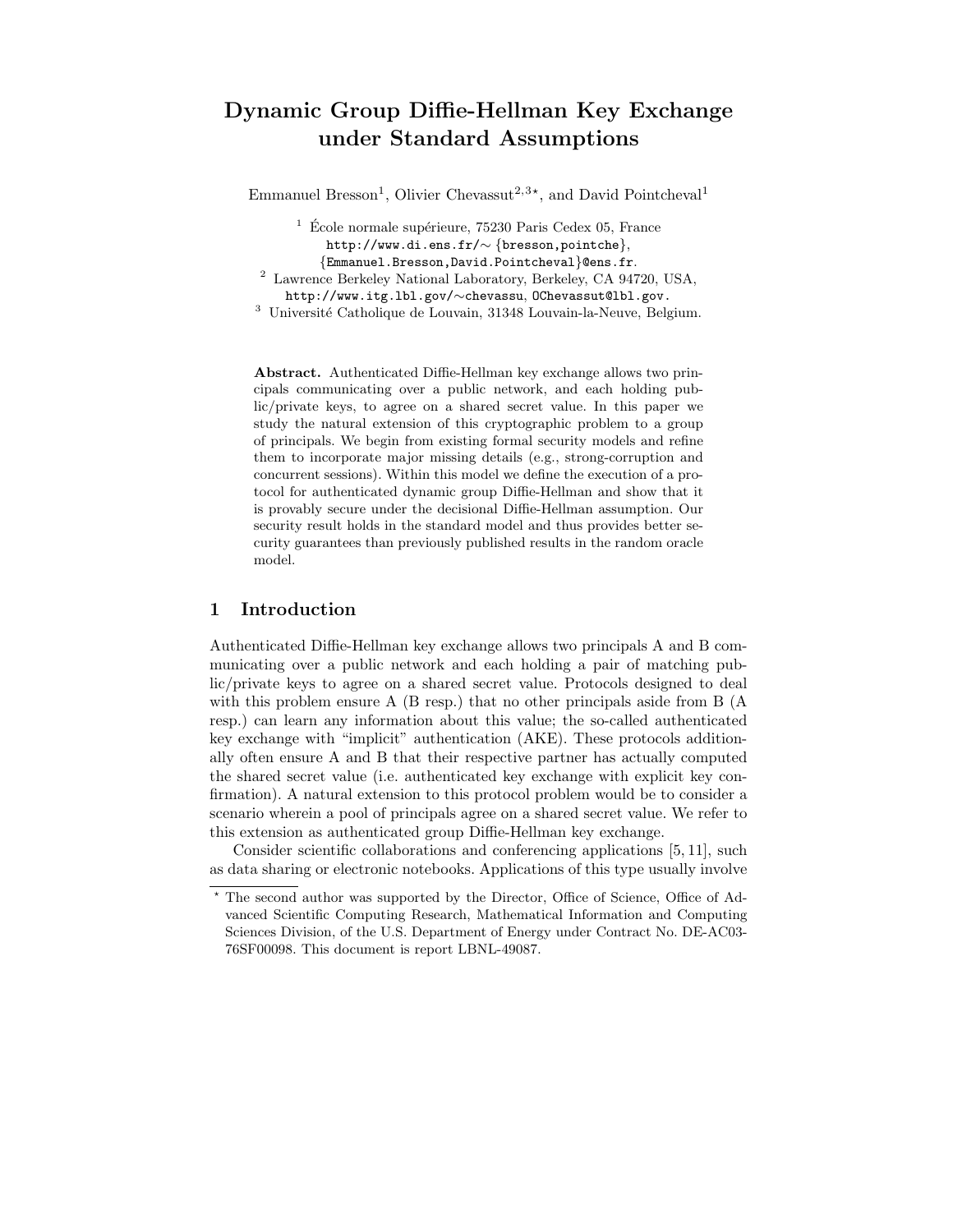users aggregated into small groups and often utilize multiple groups running in parallel. The users share responsibility for parts of tasks and need to coordinate their efforts in an environment prone to attacks. To reach this aim, the principals need to agree on a secret value to implement secure multicast channels. Key exchange schemes suited for this kind of application clearly needs to allow concurrent executions between parties.

We study the problem of authenticated group Diffie-Hellman key exchange when the group membership is dynamic – principals join and leave the group at any time – and the adversary may generate cascading changes in the membership for subsets of principals of his choice. After the initialization phase, and throughout the lifetime of the multicast group, the principals need to be able to engage in a conversation after each change in the membership at the end of which the session key is updated to be  $sk'$ . The secret value  $sk'$  should be only known to the principals in the multicast group during the period when  $sk'$  is the session key.

(2-party) Diffie-Hellman key exchange protocols also usually achieve the property of forward-secrecy [15, 16] which entails that corruption of a principal's long-term key does not threaten the security of previously established session keys. Assuming the ability to erase a secret, some of these protocols achieve forward-secrecy even if the corruption also releases the principal's internal state (i.e. strong-corruption [24]). In practice secret erasure is, for example, implemented by hardware devices which use physical security and tamper detection to not reveal any information [12, 22, 21, 28]. Protocols for group Diffie-Hellman key exchange need to achieve forward-secrecy even when facing strong-corruption.

Contributions. This paper is the third tier in the formal treatment of the group Diffie-Hellman key exchange using public/private key pairs. The first tier was provided for a scenario wherein the group membership is static [7] and the second, by extension of the latter for a scenario wherein the group membership is dynamic [8]. We start from the latter formal model and refine it to add important attributes. In the present paper, we model instances of players via oracles available to the adversary through queries. The queries are available to use at any time to allow model attacks involving multiple instances of players activated concurrently and simultaneously by the adversary. In order to model two modes of corruption, we consider the presence of two cryptographic devices which are made available to the adversary through queries. Hardware devices are useful to overcome software limitations however there has thus far been little formal security analysis [12, 23].

The types of crypto-devices and our notion of forward-secrecy leads us to modifications of existing protocols to obtain a protocol, we refer to it as  $AKE1^+$ , secure against strong corruptions. Due to the very limited computational power of a smart card chip, smart card is used as an authentication token while a secure coprocessor is used to carry out the key exchange operations. We show that within our model the protocol  $AKE1<sup>+</sup>$  is secure assuming the decisional Diffie-Hellman problem and the existence of a pseudo-random function family. Our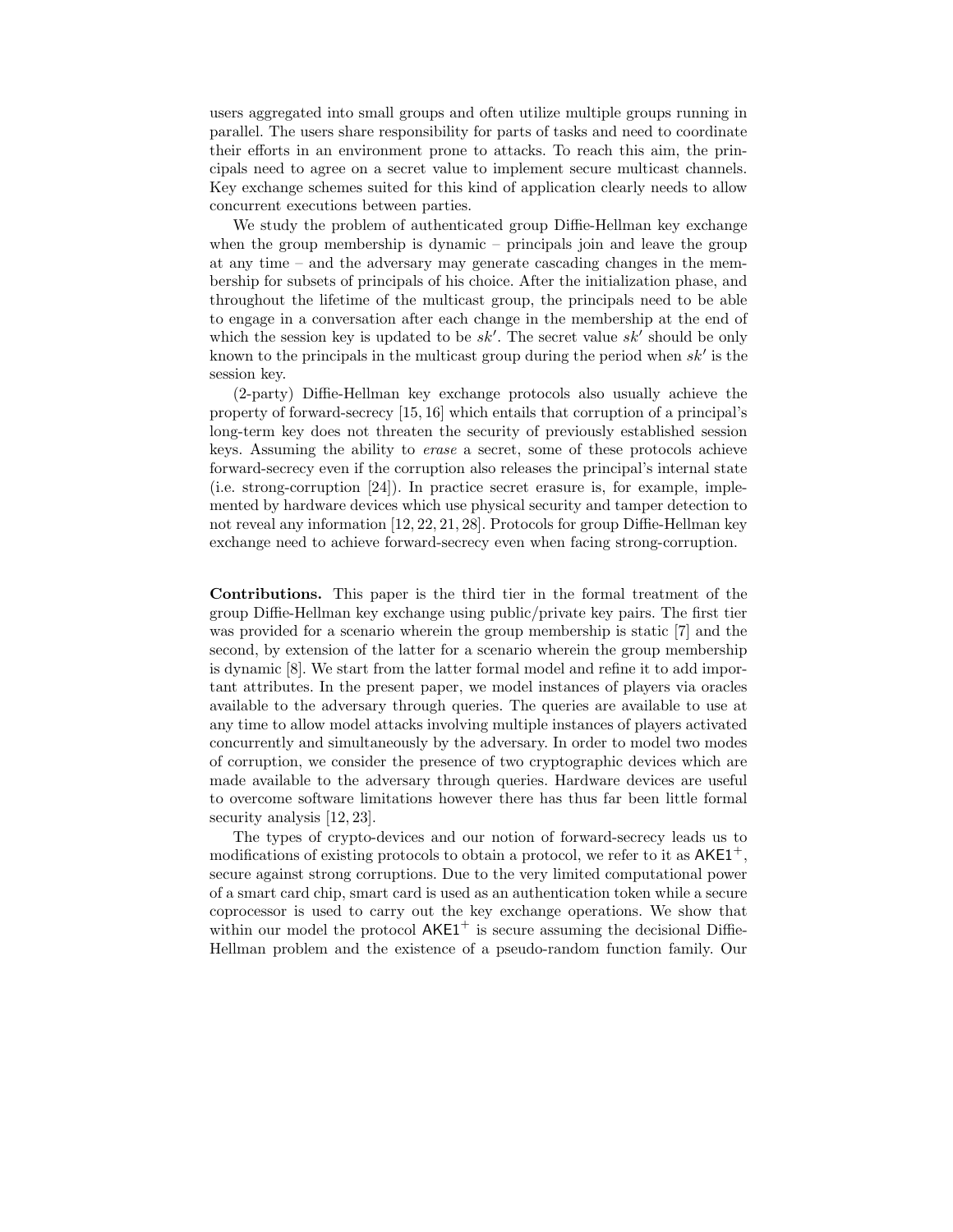security theorem does not need a random oracle assumption [4] and thus holds in the standard model. A proof in the standard model provides better security guarantees than one in an idealized model of computation [8, 7]. Furthermore we exhibit a security reduction with a much tighter bound than [8], namely we suppress the exponential factor in the size of the group. Therefore the security result is meaningful even for large groups. However the protocols are not practical for groups larger than 100 members.

The remainder of this paper is organized as follows. We first review the related work and then introduce the building blocks which we use throughout the paper. In Section 3, we present our formal model and specify through an abstract interface the standard functionalities a protocol for authenticated group Diffie-Hellman key exchange needs to implement. In Section 4, we describe the protocol  $AKE1<sup>+</sup>$  by splitting it down into functions. This helps us to implement the abstract interface. Finally, in Section 5 we show that the protocol  $AKE1^+$  is provably secure in the standard model.

**Related Work.** Several papers  $\begin{bmatrix} 1, 10, 19, 14, 27 \end{bmatrix}$  have extended the 2-party Diffie-Hellman key exchange [13] to the multi-party setting however a formal analysis has only been proposed recently. In [8, 7], we defined a formal model for the authenticated (dynamic) group Diffie-Hellman key exchange and proved secure protocols within this model. We use in both papers an ideal hash function [4], without dealing with dynamic group changes in [7], or concurrent executions of the protocol in [8].

However security can sometimes be compromised even when using a proven secure protocol: the protocol is incorrectly implemented or the model is insufficient. Cryptographic protocols assume, and do not usually explicitly state, that secrets are definitively and reliably erased (only the most recent secrets are kept) [12, 18]. Only recently formal models have been refined to incorporate the cryptographic action of erasing a secret, and thus protocols achieving forward-secrecy in the strong-corruption sense have been proposed [3, 24].

Protocols for group Diffie-Hellman key exchange [7] achieve the property of forward-secrecy in the strong-corruption sense assuming that "ephemeral" private keys are erased upon completion of a protocol run. However protocols for dynamic group Diffie-Hellman key exchange [8] do not, since they reuse the "ephemeral" keys to update the session key. Fortunately, these "ephemeral" keys can be embedded in some hardware cryptographic devices which are at least as good as erasing a secret [22, 21, 28].

# 2 Basic Building Blocks

We first introduce the pseudo-random function family and the intractability assumptions.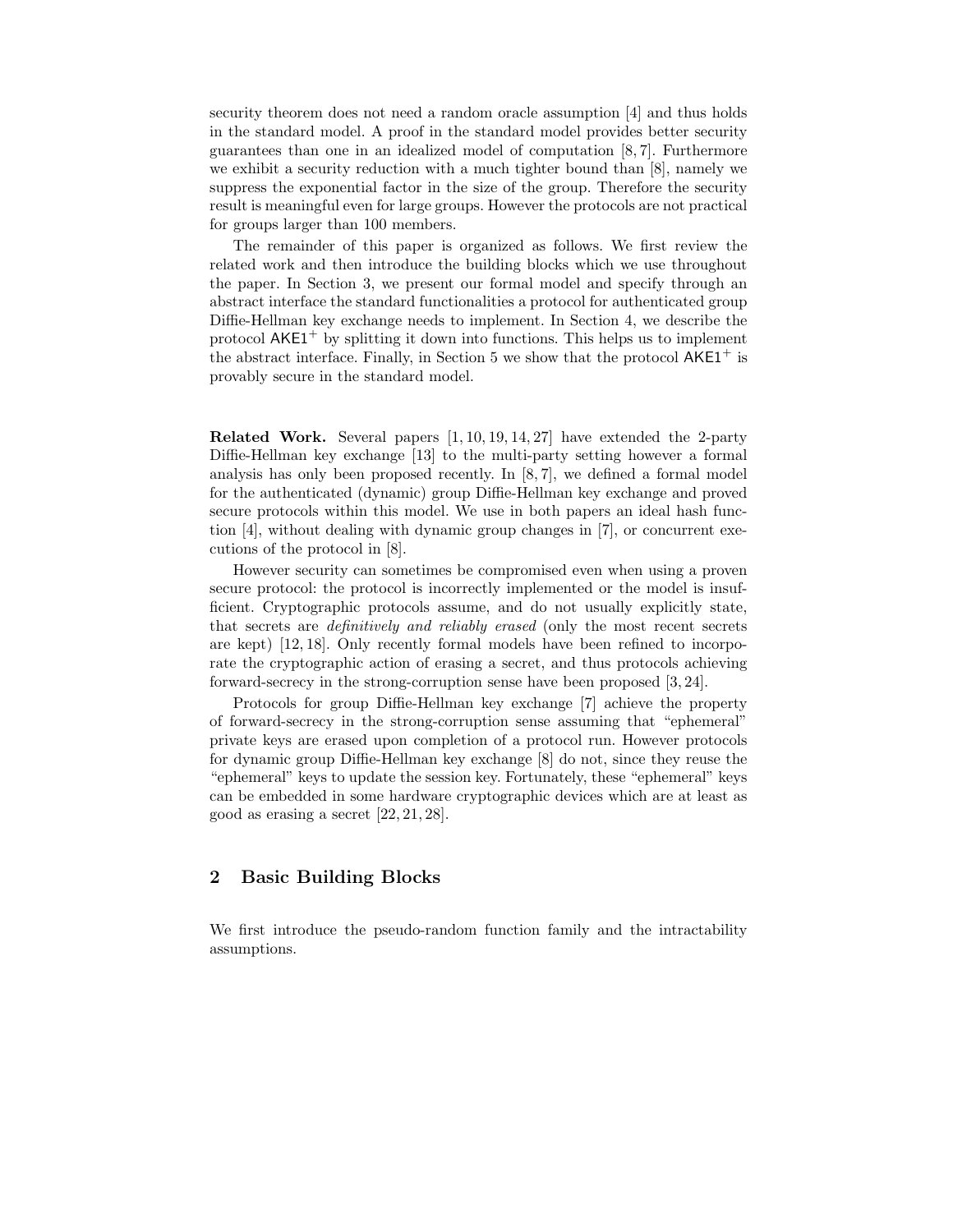Message Authentication Code. A Message Authentication Code MAC=  $(MAC.SGN,MAC.VF)$  consists of the following two algorithms (where the key space is uniformly distributed) [2]:

- The *authentication algorithm* MAC.SGN which, on a message  $m$  and a key K as input, outputs a tag  $\mu$ . We write  $\mu \leftarrow \text{MAC.SGN}(K, m)$ . The pair  $(m, \mu)$  is called an authenticated message.
- The *verification algorithm* MAC. VF which, on an authenticated message  $(m, \mu)$  and a key K as input, checks whether  $\mu$  is a valid tag on m with respect to K. We write  $True/False \leftarrow MAC.VF(K, m, \mu)$ .

A  $(t, q, L, \epsilon)$ -MAC-forger is a probabilistic Turing machine F running in time t that requests a MAC.SGN-oracle up to q messages each of length at most L, and outputs an authenticated message  $(m', \mu')$ , without having queried the MAC.SGN-oracle on message  $m'$ , with probability at least  $\epsilon$ . We denote this success probability as  $\textsf{Succ}_{\textsf{mac}}^{\textsf{cm}\textsf{a}}(t, q, L)$ , where CMA stands for (adaptive) Chosen-Message Attack. The MAC scheme is  $(t, q, L, \epsilon)$ -CMA-secure if there is no  $(t, q, L, \epsilon)$ -MAC-forger.

Group Decisional Diffie-Hellman Assumption (G-DDH). Let  $\mathbb{G} = \langle g \rangle$ be a cyclic group of prime order q and n an integer. Let  $I_n$  be  $\{1, \ldots, n\}, \mathcal{P}(I_n)$ be the set of all subsets of  $I_n$  and  $\Gamma$  be a subset of  $\mathcal{P}(I_n)$  such that  $I_n \notin \Gamma$ .

We define the *Group Diffie-Hellman distribution* relative to  $\Gamma$  as:

$$
\mathsf{G}\text{-}\mathsf{DH}_\Gamma=\left\{\left(J,g^{\prod_{j\in J}x_j}\right)_{J\in\Gamma}\mid x_1,\ldots,x_n\in_R\mathbb{Z}_q\right\}.
$$

Given  $\Gamma$ , a  $(T, \epsilon)$ -G-DDH<sub> $\Gamma$ </sub>-distinguisher for  $\mathbb{G}$  is a probabilistic Turing machine  $\Delta$  running in time T that given an element X from either G-DH<sup>§</sup><sub>T</sub>, where the tuple of  $\mathsf{G}\text{-}\mathsf{DH}\Gamma$  is appended a random element  $g^r$ , or  $\mathsf{G}\text{-}\mathsf{DH}\gamma^*$ , where the tuple is appended  $g^{x_1...x_n}$ , outputs 0 or 1 such that:

$$
\left|\Pr\left[\Delta(X) = 1 \,|\, X \in \mathsf{G}\text{-}\mathsf{DH}_\Gamma^\$ \right] - \Pr\left[\Delta(X) = 1 \,|\, X \in \mathsf{G}\text{-}\mathsf{DH}_\Gamma^\star \right] \right| \geq \epsilon.
$$

We denote this difference of probabilities by  $\mathsf{Adv}_{\mathbb{G}}^{\mathsf{gddh}_r}(\Delta)$ . The G-DDH<sub>*Γ*</sub> problem is  $(T, \epsilon)$ -intractable if there is no  $(T, \epsilon)$ -G-DDH<sub>*T*</sub>-distinguisher for G.

If  $\Gamma = \mathcal{P}(I) \setminus \{I_n\}$ , we say that G-DH<sub>Γ</sub> is the Full *Generalized Diffie-Hellman* distribution [6, 20, 26]. Note that if  $n = 2$ , we get the classical DDH problem, for which we use the straightforward notation  $\mathsf{Adv}^{\mathsf{ddh}}_{\mathbb{G}}(\cdot)$ .

Lemma 1. The DDH assumption implies the G-DDH assumption.

*Proof.* Steiner, Tsudik and Waidner proved it in [26].  $\Box$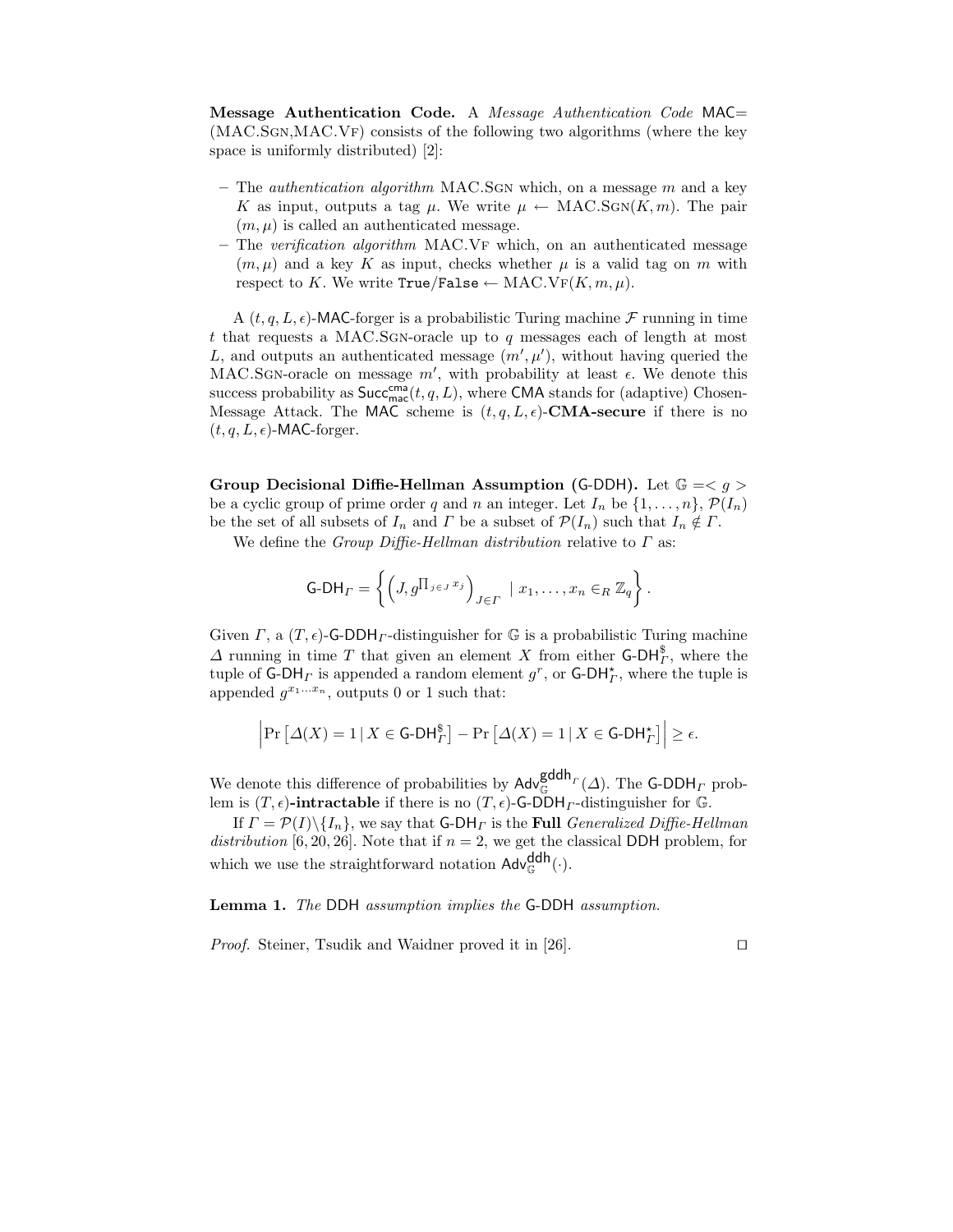Multi Decisional Diffie-Hellman Assumption (M-DDH). We introduce a new decisional assumption, based on the Diffie-Hellman assumption. Let us define the Multi Diffie-Hellman M-DH and the Random Multi Diffie-Hellman M-DH<sup>\$</sup> distributions of size *n* as:

$$
\mathsf{M}\text{-}\mathsf{DH}_n = \left\{ \left( \{g^{x_i}\}_{1 \le i \le n}, \{g^{x_i x_j}\}_{1 \le i < j \le n} \right) \mid x_1, \dots, x_n \in_R \mathbb{Z}_q \right\}
$$
\n
$$
\mathsf{M}\text{-}\mathsf{DH}_n^\$ = \left\{ \left( \{g^{x_i}\}_{1 \le i \le n}, \{g^{r_{j,k}}\}_{1 \le j < k \le n} \right) \mid x_i, r_{j,k} \in_R \mathbb{Z}_q, \forall i, 1 \le j < k \le n \right\}.
$$

A  $(T, \epsilon)$ -M-DDH<sub>n</sub>-distinguisher for G is a probabilistic Turing machine  $\Delta$  running in time T that given an element X of either  $M$ -DH<sub>n</sub> or  $M$ -DH<sub>n</sub><sup>\$</sup></sup> outputs 0 or 1 such that:

$$
\left|\Pr[\Delta(X) = 1 \,|\, X \in \mathsf{M}\text{-}\mathsf{DH}_n] - \Pr[\Delta(X) = 1 \,|\, X \in \mathsf{M}\text{-}\mathsf{DH}_n^{\$}\right|\geq \epsilon.
$$

We denote this difference of probabilities by  $\mathsf{Adv}_{\mathbb{G}}^{\mathsf{mddh}_n}(\Delta)$ . The M-DDH<sub>n</sub> problem is  $(T, \epsilon)$ -intractable if there is no  $(T, \epsilon)$ -M-DDH<sub>n</sub>-distinguisher for G.

**Lemma 2.** For any group  $\mathbb{G}$  and any integer n, the M-DDH<sub>n</sub> problem can be reduced to the DDH problem and we have:  $\mathsf{Adv}_{\mathbb{G}}^{\mathsf{mddh}_n}(T) \leq n^2 \mathsf{Adv}_{\mathbb{G}}^{\mathsf{ddh}}(T)$ .

### 3 Model

In this section, we model instances of players via oracles available to the adversary through queries. These oracle queries provide the adversary a capability to initialize a multicast group via Setup-queries, add players to the multicast group via Join-queries, and remove players from the multicast group via Remove-queries. By making these queries available to the adversary at any time we provide him an ability to generate concurrent membership changes. We also take into account hardware devices and model their interaction with the adversary via queries.

**Players.** We fix a nonempty set  $\mathcal U$  of N players that can participate in a group Diffie-Hellman key exchange protocol P. A player  $U_i \in \mathcal{U}$  can have many instances called oracles involved in distinct concurrent executions of P. We denote instance t of player  $U_i$  as  $\Pi_i^t$  with  $t \in \mathbb{N}$ . Also, when we mean a not fixed member of U we use U without any index and denote an instance of U as  $\Pi_U^t$  with  $t \in \mathbb{N}$ .

For each concurrent execution of  $P$ , we consider a nonempty subset  $\mathcal I$  of  $\mathcal U$ called the *multicast group*. And in  $\mathcal{I}$ , the group controller  $\mathsf{GC}(\mathcal{I})$  initiates the addition of players to the multicast group or the removal of players from the multicast group. The group controller is trusted to do only this.

In a multicast group  $\mathcal I$  of size  $n$ , we denote by  $\mathcal I_i$ , for  $i = 1, \ldots, n$ , the index of the player related to the  $i$ -th instance involved in this group. This *i*-th instance is furthermore denoted by  $\Pi(\mathcal{I},i)$ . Therefore, for any index  $i \in$  $\{1,\ldots,n\},\,\Pi(\mathcal{I},i)=\Pi^t_{\mathcal{I}_i}\in\mathcal{I}$  for some t.

Each player U holds a long-lived key  $LL_U$  which is a pair of matching public/private keys.  $LL_U$  is specific to U not to one of its instances.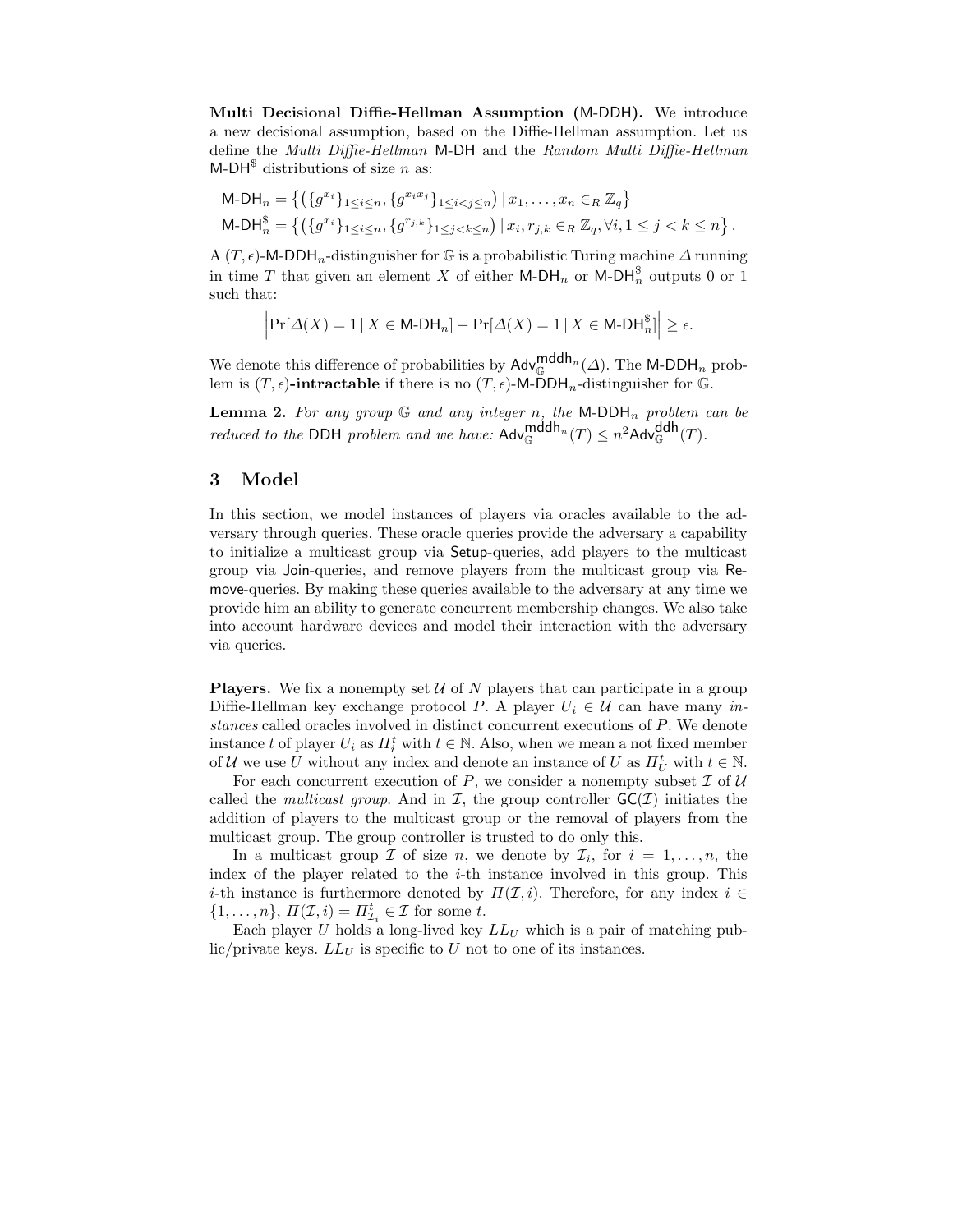Abstract Interface. We define the basic structure of a group Diffie-Hellman protocol. A group Diffie-Hellman scheme GDH consists of four algorithms:

- The key generation algorithm GDH. KEYGEN( $1^{\ell}$ ) is a probabilistic algorithm which on input of a security parameter  $1^{\ell}$ , provides each player in U with a long-lived key  $LL_U$ . The structure of  $LL_U$  depends on the particular scheme.

The three other algorithms are interactive multi-party protocols between players in  $U$ , which provide each principal in the new multicast group with a new session key SK.

- The setup algorithm GDH.SETUP( $J$ ), on input of a set of instances of players  $J$ , creates a new multicast group  $I$ , and sets it to  $J$ .
- The remove algorithm GDH.REMOVE( $I, J$ ) creates a new multicast group  $\mathcal I$  and sets it to  $\mathcal I\setminus\mathcal J$ .
- The join algorithm GDH.JOIN( $I, J$ ) creates a new multicast group  $I$ , and sets it to  $\mathcal{I} \cup \mathcal{J}$ .

An execution of P consists of running the GDH.KeyGen algorithm once, and then many concurrent executions of the three other algorithms. We will also use the term *operation* to mean one of the algorithms: GDH.SETUP, GDH.REMOVE or GDH.Join.

**Security Model.** The security definitions for  $P$  take place in the following game. In this game  $\mathbf{Game}^{\mathsf{ake}}(\mathcal{A}, P)$ , the adversary  $\mathcal A$  plays against the players in order to defeat the security of  $P$ . The game is initialized by providing coin tosses to GDH.KEYGEN $(\cdot)$ , A, any oracle  $\Pi_U^t$ ; and GDH.KEYGEN $(1^{\ell})$  is run to set up players'  $LL$ -key. A bit b is as well flipped to be later used in the Test-query (see below). The adversary  $A$  is then given access to the oracles and interacts with them via the queries described below. We now explain the capabilities that each kind of query captures:

Instance Oracle Queries. We define the oracle queries as the interactions between A and the oracles only. These queries model the attacks an adversary could mount through the network.

- $-$  Send $(\Pi_U^t, m)$ : This query models  $\mathcal A$  sending messages to instance oracles.  $\mathcal A$ gets back from his query the response which  $\Pi_U^t$  would have generated in processing message m according to P.
- Setup $(\mathcal{J})$ , Remove $(\mathcal{I},\mathcal{J})$ , Join $(\mathcal{I},\mathcal{J})$ : These queries model adversary A initiating one of the operations GDH.SETUP, GDH.REMOVE or GDH.JOIN. Adversary  $A$  gets back the flow initiating the execution of the corresponding operation.
- Reveal $(\varPi^t_U)$ : This query models the attacks resulting in the loss of session key computed by oracle  $\Pi_U^t$ ; it is only available to  ${\mathcal A}$  if oracle  $\Pi_U^t$  has computed its session key  $\text{SK}_{\Pi_U^t}$ . A gets back  $\text{SK}_{\Pi_U^t}$  which is otherwise hidden. When considering the *strong-corruption model* (see Section 5), this query also reveals the flows that have been exchanged between the oracle and the secure coprocessor.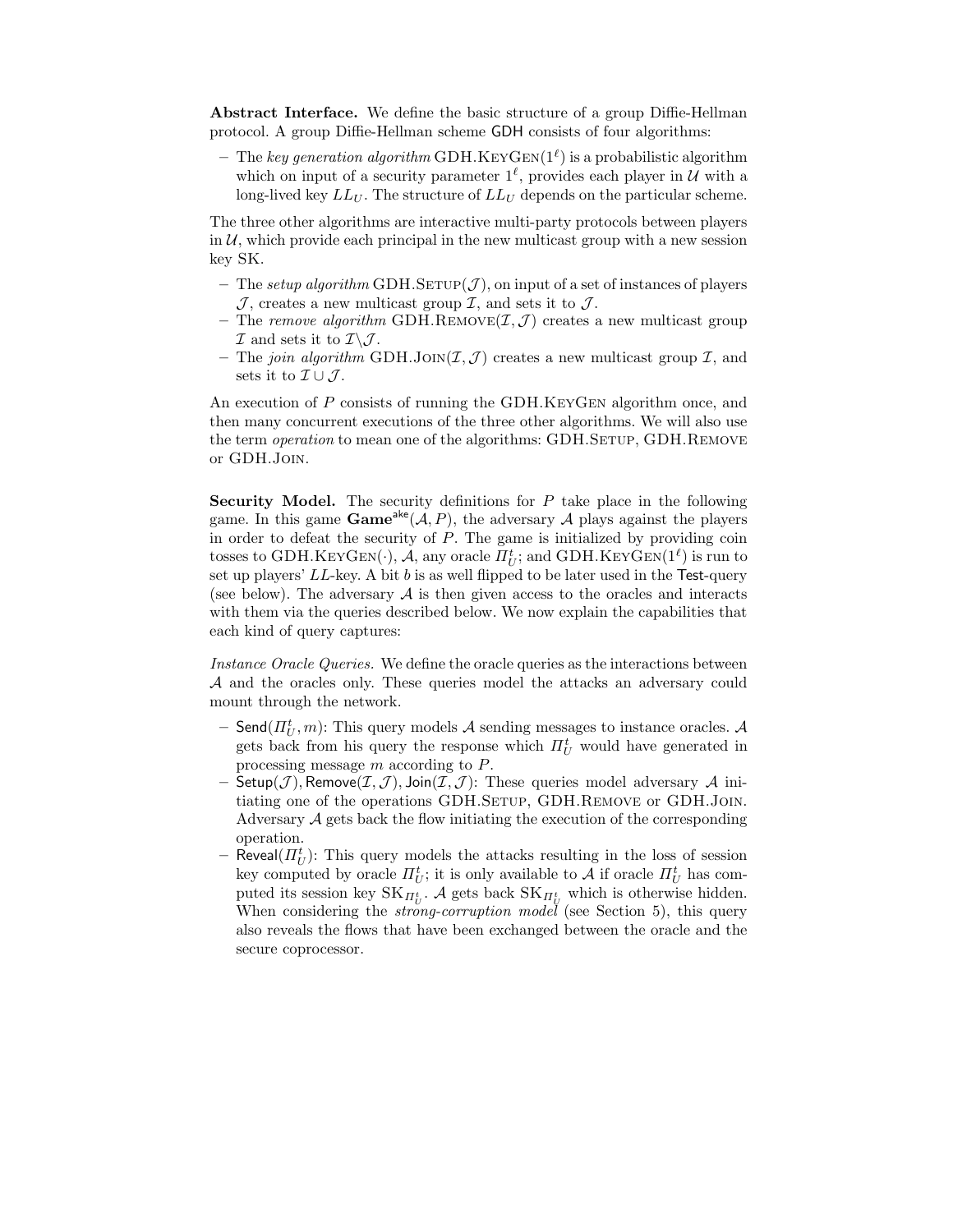- Test( $\Pi_U^t$ ): This query models the semantic security of the session key  $\mathrm{SK}_{\Pi_U^t}$ . It is asked only once in the game, and is only available if oracle  $\Pi^t_U$  is Fresh (see below). If  $b = 0$ , a random  $\ell$ -bit string is returned; if  $b = 1$ , the session key is returned. We use this query to define  $A$ 's advantage.

Secure Coprocessor Queries. The adversary  $A$  interacts with the secure coprocessors by making the following two queries.

- $-$  Send<sub>c</sub>( $\pi_U^t$ , m): This query models A *directly* sending and receiving messages to the secure coprocessor.  $A$  gets back from his query the response which the secure coprocessor would have generated in processing message m. The adversary could directly interact with the secure coprocessor in a variety of ways: for instance, the adversary may have broken into a computer without being detected (e.g., bogus softwares, trojan horses and viruses).
- $-$  Corrupt<sub>c</sub> $(\Pi_U^t)$ : This query models A having access to the private memory of the device. A gets back the internal data stored on the secure coprocessor. This query can be seen as an attack wherein  $A$  gets physical access to a secure coprocessor and bypasses the tamper detection mechanism [29]. This query is only available to the adversary when considering the strong-corruption model (see Section 5). The Corrupt<sub>c</sub>-query also reveals the flows the secure coprocessor and the smart card have exchanged.

Smart Card Queries. The adversary A interacts with the smart cards by making the two following queries.

- Send<sub>s</sub> $(U, m)$ : This query models A sending messages to the smart card and receiving messages from the smart card.
- $-$  Corrupt<sub>s</sub> $(U)$ : This query models the attacks in which the adversary gets access to the smart card and gets back the player's LL-key. This query models attacks like differential power analysis or other attacks by which the adversary bypasses the tamper detection mechanisms of the smart card [29].

When  $A$  terminates, it outputs a bit  $b'$ . We say that  $A$  wins the AKE game (see in Section 5) if  $b = b'$ . Since A can trivially win with probability 1/2, we define *A*'s advantage by  $\mathsf{Adv}_{P}^{\mathsf{ake}}(\mathcal{A}) = 2 \times \Pr[b = b'] - 1.$ 

# 4 An Authenticated Group Diffie-Hellman Scheme

In this section, we describe the protocol  $AKE1<sup>+</sup>$  by splitting it into functions that help us to implement the GDH abstract interface. These functions specify how certain cryptographic transformations have to be performed and abstract out the details of the devices (software or hardware) that will carry out the transformations. In the following we identify the multicast group to the set of indices of players (instances of players) in it. We use a security parameter  $\ell$  and, to make the description easier see a player  $U_i$  not involved in the multicast group as if his private exponent  $x_i$  were equal to 1.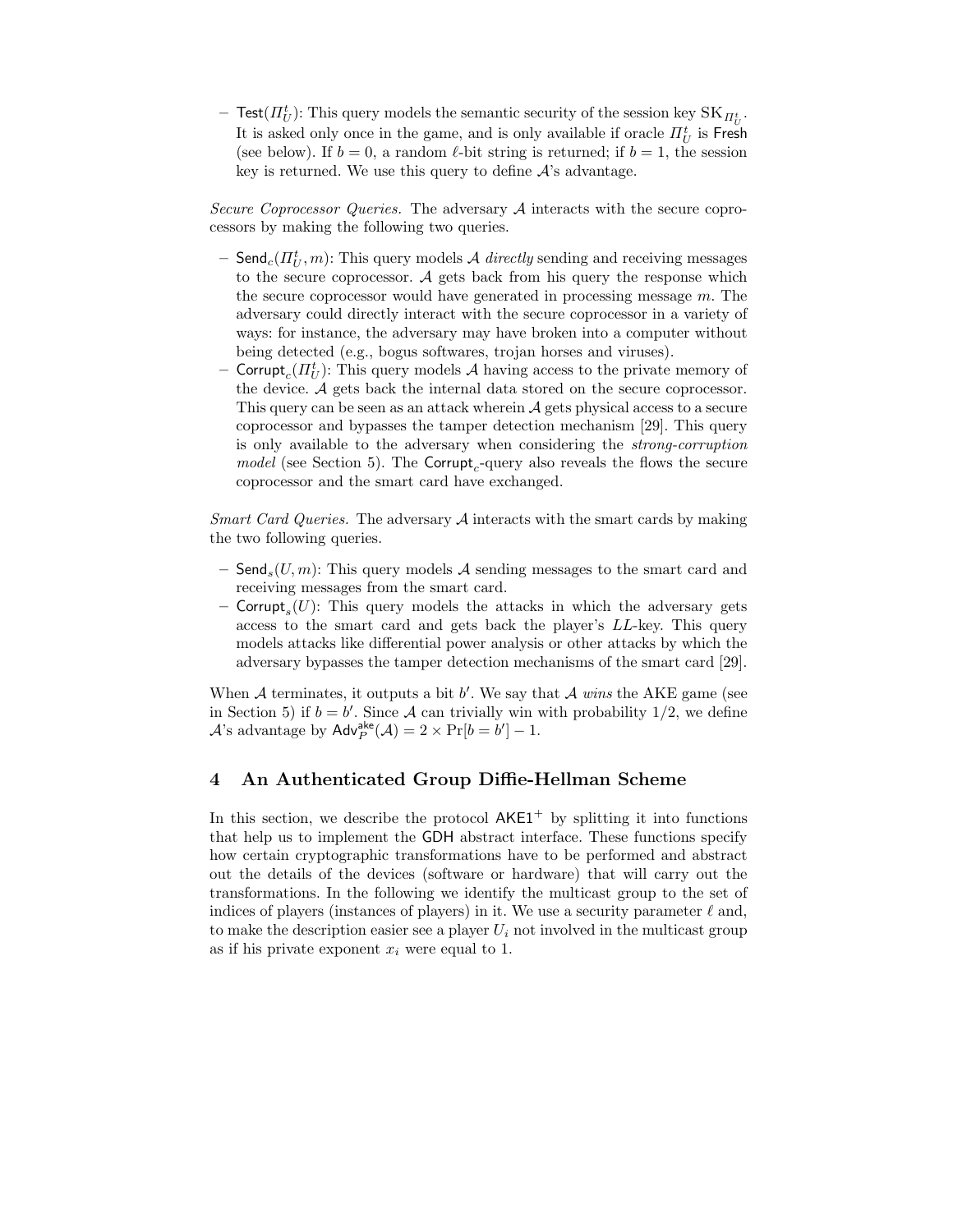#### 4.1 Overview

The protocol  $AKE1^+$  consists of the Setup1<sup>+</sup>, Remove1<sup>+</sup> and Join1<sup>+</sup> algorithms. As illustrated in Figures 1, 2 and 3, in  $AKE1<sup>+</sup>$  the players are arranged in a ring and the instance with the highest-index in the multicast group  $\mathcal I$  is the group controller  $GC(\mathcal{I})$ :  $GC(\mathcal{I}) = \Pi(\mathcal{I}, n) = \Pi^t_{\mathcal{I}_n}$  for some t. This is also a protocol wherein each instance saves the set of values it receives in the down-flow of Setup $1^+$ , Remove $1^+$  and Join $1^{+1}.$ 

The session-key space SK associated with the protocol  $AKE1^+$  is  $\{0,1\}^{\ell}$ equipped with a uniform distribution. The arithmetic is in a group  $\mathbb{G} = \langle g \rangle$  of prime order  $q$  in which the DDH assumption holds. The key generation algorithm GDH.KEYGEN(1<sup> $\ell$ </sup>) outputs ElGamal-like LL-keys  $LL_i = (s_i, g^{s_i}).$ 

### 4.2 Authentication Functions

The authentication mechanism supports the following functions:

- AUTH\_KEY\_DERIVE $(i, j)$ . This function derives a secret value  $K_{ij}$  between  $U_i$  and  $U_j$ . In our protocol,  $K_{ij} = F_1(g^{s_i s_j})$ , where the map  $F_1$  is specified in Section 4.4.  $(K_{ij}$  is never exposed.)
- AUTH\_SIG $(i, j, m)$ . This function invokes MAC.SGN $(K_{ij}, m)$  to obtain tag  $\mu$ , which is returned.
- AUTH\_VER $(i, j, m, \mu)$ . This function invokes MAC.VF $(K_{ij}, m, \mu)$  to check if  $(m, \mu)$  is correct w.r.t. key  $K_{ij}$ . The boolean answer is returned.

The two latter functions should of course be called after initializing  $K_{ij}$  via  $A$ UTH\_ $K$ EY\_ $D$ ERIVE $(\cdot)$ .

#### 4.3 Key-Exchange Functions

The key-exchange mechanism supports the following functions:

- GDH\_PICKS(*i*). This function generates a new private exponent  $x_i \stackrel{R}{\leftarrow} \mathbb{Z}_q^*$ . Recall that  $x_i$  is never exposed.
- GDH\_PICKS<sup>\*</sup>(*i*). This function invokes GDH\_PICKS(*i*) to generate  $x_i$  but do not delete the previous private exponent  $x'_i$ .  $x'_i$  is only deleted when explicitly asked for by the instance.
- GDH Up(i, j, k, Fl,  $\mu$ ). First, if  $j > 0$ , the authenticity of tag  $\mu$  on message Fl is checked with AUTH<sub>-VER</sub> $(j, i,$  Fl,  $\mu$ ). Second, Fl is decoded as a set of intermediate values  $(\mathcal{I}, Y, Z)$  where  $\mathcal I$  is the multicast group and

$$
Y = \bigcup_{m \neq i} \left\{ Z^{1/x_m} \right\} \text{ with } Z = g^{x_t}.
$$

<sup>&</sup>lt;sup>1</sup> In the subsequent removal of players from the multicast group any oracle  $\Pi$  could be selected as the group controller GC and so will need these values to execute  $Remember<sup>+</sup>.$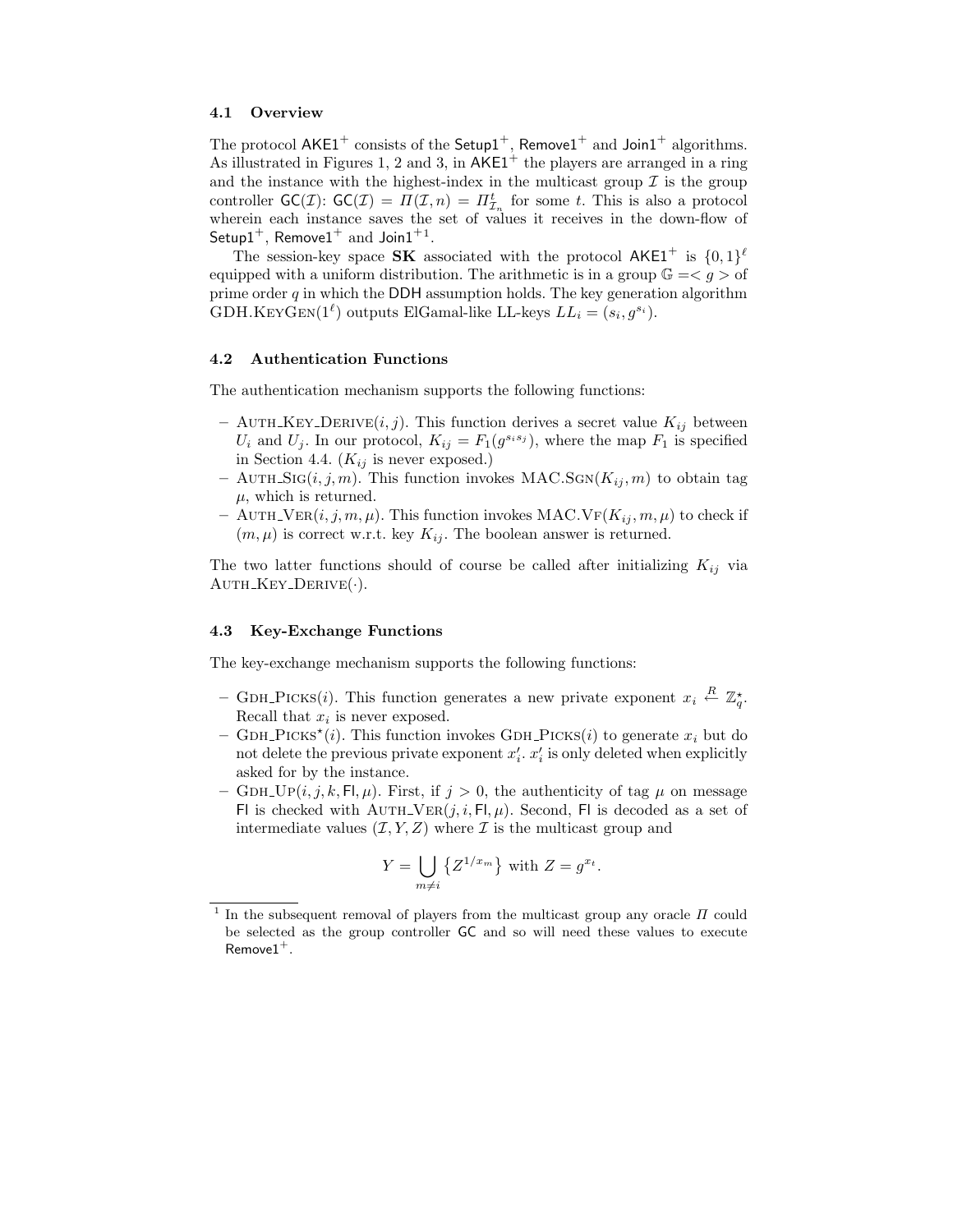The values in Y are raised to the power of  $x_i$  and then concatenated with Z to obtain these intermediate values

$$
Y' = \bigcup \left\{ Z'^{1/x_m} \right\}, \text{ where } Z' = Z^{x_i} = g^{x_i}.
$$

Third,  $\mathsf{Fl}' = (\mathcal{I}, Y', Z')$  is authenticated, by invoking AUTH  $\text{SIG}(i, k, \mathsf{Fl}')$  to obtain tag  $\mu'$ . The flow  $(FI', \mu')$  is returned.

- GDH\_DOWN $(i, j, Fl, \mu)$ . First, the authenticity of  $(Fl, \mu)$  is checked, by invoking AUTH\_VER $(j, i, \overline{\mathsf{F}}\mathsf{I}, \mu)$ . Then the flow  $\overline{\mathsf{F}}\mathsf{I}'$  is computed as in GDH\_Up, from  $\mathsf{FI} = (\mathcal{I}, Y, Z)$  but without the last element Z' (i.e.  $\mathsf{FI}' = (\mathcal{I}, Y')$ ). Finally, the flow  $\mathsf{FI}'$  is appended tags  $\mu_1, \ldots, \mu_n$  by invoking AUTH  $\text{Sig}(i, k, \mathsf{FI}')$ , where k ranges in *I*. The tuple  $(F_1', \mu_1, \ldots, \mu_n)$  is returned.
- GDH\_UP\_AGAIN $(i, k, \mathsf{Fl} = (\mathcal{I}, Y'))$ . From Y' and the previous random  $x'_i$ , one can recover the associated  $Z'$ . In this tuple  $(Y', Z')$ , one replaces the occurrences of the old random  $x_i'$  by the new one  $x_i$  (by raising some elements to the power  $x_i/x_i'$  to obtain  $\overline{\mathsf{FI}}'$ . The latter is authenticated by computing via AUTH\_SIG $(i, k, \mathsf{F} |')$  the tag  $\mu$ . The flow  $(\mathsf{F} |', \mu')$  is returned. From now the old random  $x_i'$  is no longer needed and, thus, can be erased.
- GDH\_DOWN\_AGAIN $(i, \mathsf{Fl} = (\mathcal{I}, Y'))$ . In Y', one replaces the occurrences of the old random  $x_i'$  by the new one  $x_i$ , to obtain  $\mathsf{Fl}'$ . This flow is appended tags  $\mu_1, \ldots, \mu_n$  by invoking AUTH\_SIG $(i, k, \textsf{F} |')$ , where k ranges in  $\mathcal{I}$ . The tuple  $(Fl', \mu_1, \ldots, \mu_n)$  is returned. From now the old random  $x'_i$  is no longer needed and, thus, can be erased.
- GDH KEY $(i, j, Fl, \mu)$  produces the session key sk. First, the authenticity of  $(F|,\mu)$  is checked with AUTH\_VER $(j,i,F|,\mu)$ . Second, the value  $\alpha = g^{\prod_{j\in\mathcal{I}}x_j}$ is computed from the private exponent  $x_i$ , and the corresponding value in Fl. Third, sk is defined to be  $F_2(\mathcal{I}||\mathsf{FI}||\alpha)$ , where the map  $F_2(\cdot)$  is defined below.

#### 4.4 Key Derivation Functions

The key derivation functions  $F_1$  and  $F_2$  are implemented via the so-called "entropy-smoothing" property. We use the left-over-hash lemma to obtain (almost) uniformly distributed values over  $\{0,1\}^{\ell}$ .

Lemma 3 (Left-Over-Hash Lemma [17]). Let  $\mathcal{D}_s$  :  $\{0,1\}^s$  be a probabilistic space with entropy at least  $\sigma$ . Let  $e$  be an integer and  $\ell = \sigma - 2e$ . Let  $h : \{0, 1\}^k \times$  $\{0,1\}^s \to \{0,1\}^{\ell}$  be a universal hash function. Let  $r \in \mathcal{U}$   $\{0,1\}^k$ ,  $x \in \mathcal{D}_s$   $\{0,1\}^s$ and  $y \in_{\mathcal{U}} \{0,1\}^{\ell}$ . Then the statistical distance  $\delta$  is:

$$
\delta(h_r(x)\|r, y\|r) \le 2^{-(e+1)}.
$$

Any universal hash function can be used in the above lemma, provided that  $y$  is uniformly distributed over  $\{0,1\}^{\ell}$ . However, in the security analysis, we need an additional property from h. This property states that the distribution  $\{h_r(\alpha)\}\alpha$ is *computationally undistinguishable* from the uniform one, for any  $r$ . Indeed, we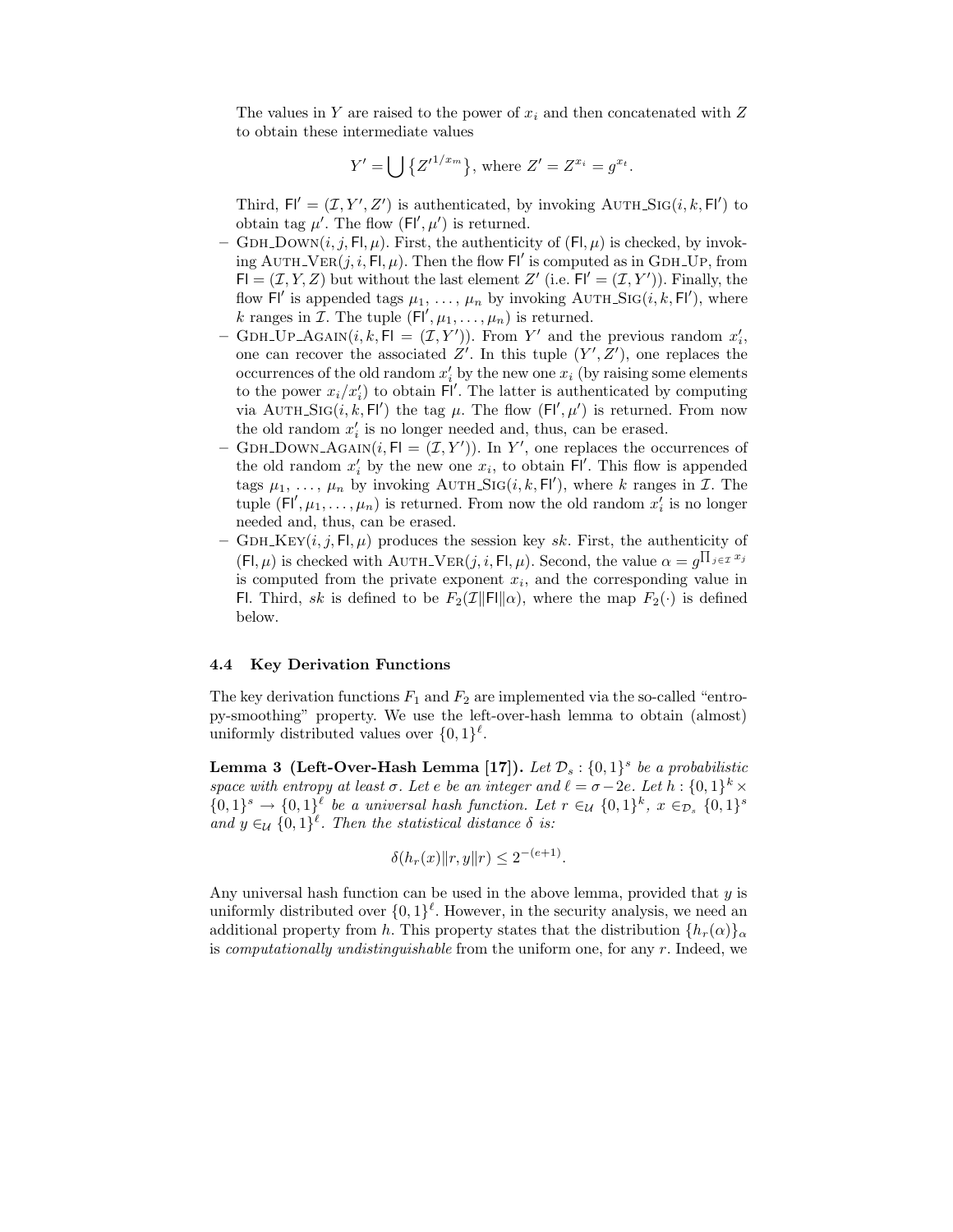need there is no "bad" parameter r, since such a parameter may be chosen by the adversary.

The map  $F_1(\cdot)$  is implemented as follows through *public certified random* strings. In a Public-Key Infrastructure (PKI), each player  $U_i$  is given  $N-1$ random strings  $\{r_{ij}\}_{j\neq i}$  each of length k when registering his identity with a Certification Authority (CA). Recall that  $N = |\mathcal{U}|$ . The random string  $r_{ij} = r_{ji}$ is used by  $U_i$  and  $U_j$  to derivate from input value x a symmetric-key  $K_{ij} =$  $F_1(x) = h_{r_{ij}}(x)$ .

The map  $F_2(\cdot)$  is implemented as follows. First, GDH DOWN( $\cdot$ ) is enhanced in such a way that it also generates a random value  $r_{\alpha} \in \{0,1\}^k$ , which is included in the subsequent broadcast. Then, player  $U_i$  derives from input value x a session key  $sk = F_2(x) = h_{r_\alpha}(x)$ .

One may note that in both cases, the random values are used only once, which gives almost uniformly and independently distributed values, according to the lemma 3.

#### 4.5 Scheme

We correctly deal with concurrent sessions running in an adversary-controlled network by creating a new instance for each player in a multicast group. We in effect create an instance of a player via the algorithm  $\mathsf{Setup1}^+$  and then create new instances of this player through the algorithms  $Join1^{+}$  and Remove1<sup>+</sup>.

**Setup1<sup>+</sup>(***I***):** This algorithm consists of two stages, up-flow and down-flow (see Figure 1). On the up-flow oracle  $\Pi(\mathcal{I},i)$  invokes GDH\_PICKS( $\mathcal{I}_i$ ) to generate its private exponent  $x_{\mathcal{I}_i}$  and then invokes GDH\_UP $(\mathcal{I}_i, \mathcal{I}_{i-1}, \mathcal{I}_{i+1}, \mathsf{FI}_{i-1}, \mu_{i-1,i})$ to obtain both flow Fl<sub>i</sub> and tag  $\mu_{i,i+1}$  (by convention,  $\mathcal{I}_0 = 0$ , Fl<sub>0</sub> =  $\mathcal{I}||g$  and  $\mu_{0,i} = \emptyset$ ). Then,  $\Pi(\mathcal{I}, i)$  forwards  $(\mathsf{Fl}_i, \mu_{i,i+1})$  to the next oracle in the ring. The down-flow takes place when  $GC(\mathcal{I})$  receives the last up-flow. Upon receiving this flow,  $\mathsf{GC}(\mathcal{I})$  invokes GDH PICKS( $\mathcal{I}_n$ ) and GDH DOWN( $\mathcal{I}_n, \mathcal{I}_{n-1}, \mathsf{Fl}_{n-1}, \mu_{n-1,n}$ ) to compute both  $\mathsf{Fl}_n$  and the tags  $\mu_1, \ldots, \mu_n$ .  $\mathsf{GC}(\mathcal{I})$  broadcasts  $(\mathsf{Fl}_n, \mu_1, \ldots, \mu_n)$ . Finally, each oracle  $\Pi(\mathcal{I}, i)$  invokes GDH\_KEY $(\mathcal{I}_i, \mathcal{I}_n, \mathsf{Fl}_n, \mu_i)$  and gets back the session key  $SK_{\Pi(\mathcal{I},i)}$ .

**Remove1**<sup>+</sup> $(\mathcal{I}, \mathcal{J})$ : This algorithm consists of a down-flow only (see Figure 2). The group controller  $GC(\mathcal{I})$  of the new set  $\mathcal{I} = \mathcal{I}\setminus\mathcal{J}$  invokes  $GDH\_{PICKs}^{\star}(\mathcal{I}_n)$  to get a *new* private exponent and then GDH\_DOWN\_AGAIN( $\mathcal{I}_n$ , FI<sup>'</sup>) where FI<sup>'</sup> is the saved previous broadcast.  $GC(\mathcal{I})$  obtains a new set of intermediate values from which it deletes the elements related to the removed players (in the set  $\mathcal{J}$ ) and updates the multicast group. This produces the new broadcast flow  $\mathsf{Fl}_n$ . Upon receiving the down-flow,  $\Pi(\mathcal{I}, i)$  invokes GDH\_KEY $(\mathcal{I}_i, \mathcal{I}_n, \mathsf{Fl}_n, \mu_i)$  and gets back the session key  $SK_{\Pi(\mathcal{I},i)}$ . Here, is the reason why an oracle must store its private exponent and only erase its internal data when it leaves the group.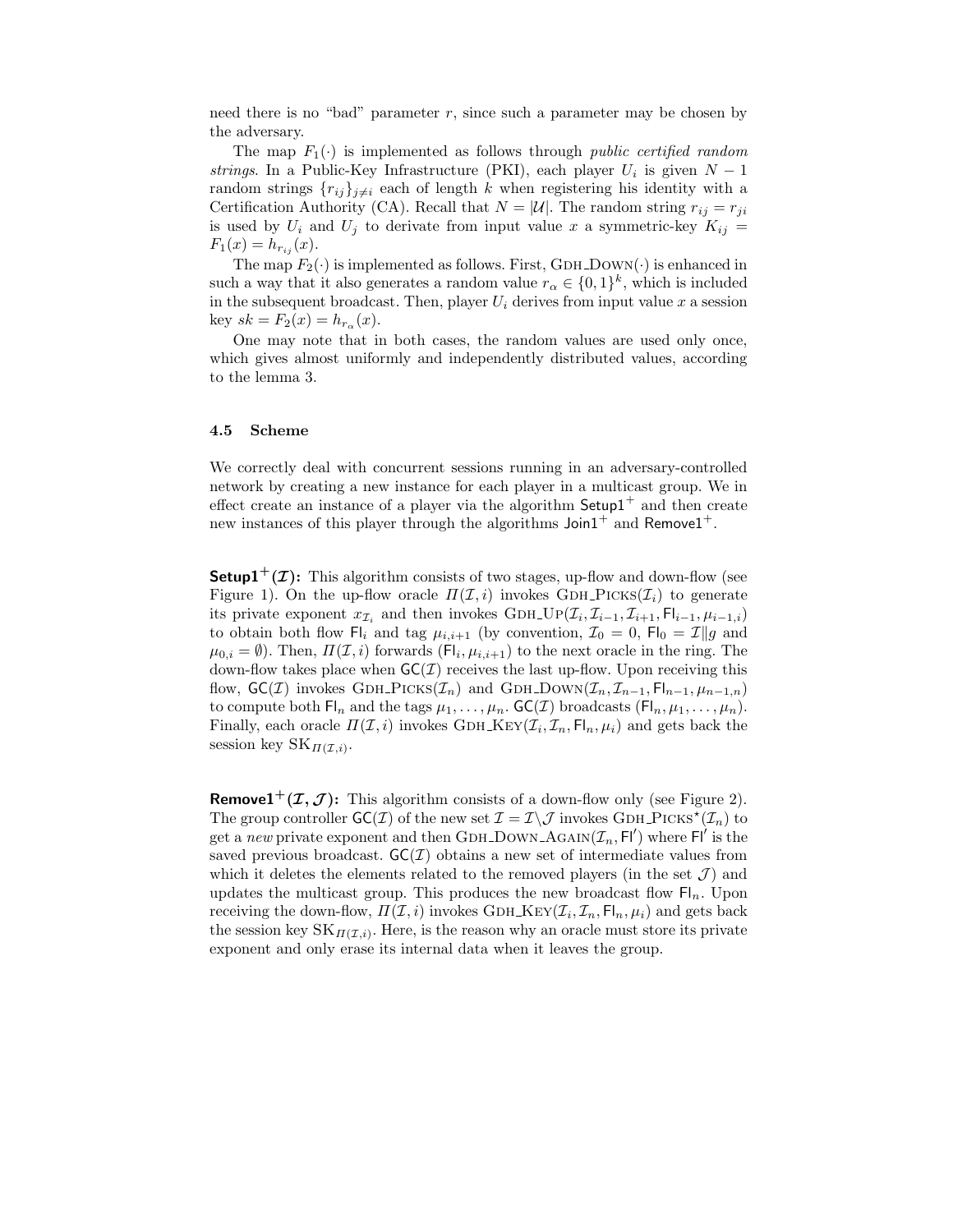**Join1**<sup>+</sup> $(\mathcal{I}, \mathcal{J})$ : This algorithm consists of two stages, up-flow and down-flow (see Figure 3). On the up-flow the group controller  $\mathsf{GC}(\mathcal{I})$  invokes  $\text{GDH\_PCKS}^{\star}(\mathcal{I}_n)$ , and then GDH\_UP\_AGAIN( $\mathcal{I}_n, j$ ,  $\mathsf{FI}'$ ) where  $\mathsf{FI}', j$  are respectively the saved previous broadcast and the index of the first joining player. One updates  $I$ , and forwards the result to the first joining player. From that point in the execution, the protocol works as the algorithm  $\mathsf{Setup1}^+$ , where the group controller is the highest index player in  $\mathcal{J}$ .

#### 4.6 Practical Considerations

When implementors choose a protocol, they take into account its security but also its ease of integration. For a minimal disruption to a current security infrastructure, it is possible to modify  $AKE1^+$  so that it does not use *public certi*fied random strings. In this variant, the key derivation functions are both seen as ideal functions (i.e. the output of  $F_1(\cdot)$  and  $F_2(\cdot)$  are uniformly distributed over  $\{0,1\}^{\ell}$  and are instantiated using specific functions derivated from cryptographic hash functions like SHA-1 or MD5. The analogue of Theorem 1 in the random oracle model can then easily be proven from the security proof of  $AKE1<sup>+</sup>$ .



**Fig. 1.** Algorithm Setup1<sup>+</sup>. A practical example with 4 players  $\mathcal{I} = \{U_1, U_2, U_3, U_4\}$ .

# 5 Analysis of Security

In this section, we assert that the protocol  $AKE1<sup>+</sup>$  securely distributes a session key. We refine the notion of forward-secrecy to take into account two modes of corruption and use it to define two notions of security. We exhibit a security reduction for  $AKE1$ <sup>+</sup> that holds in the standard model.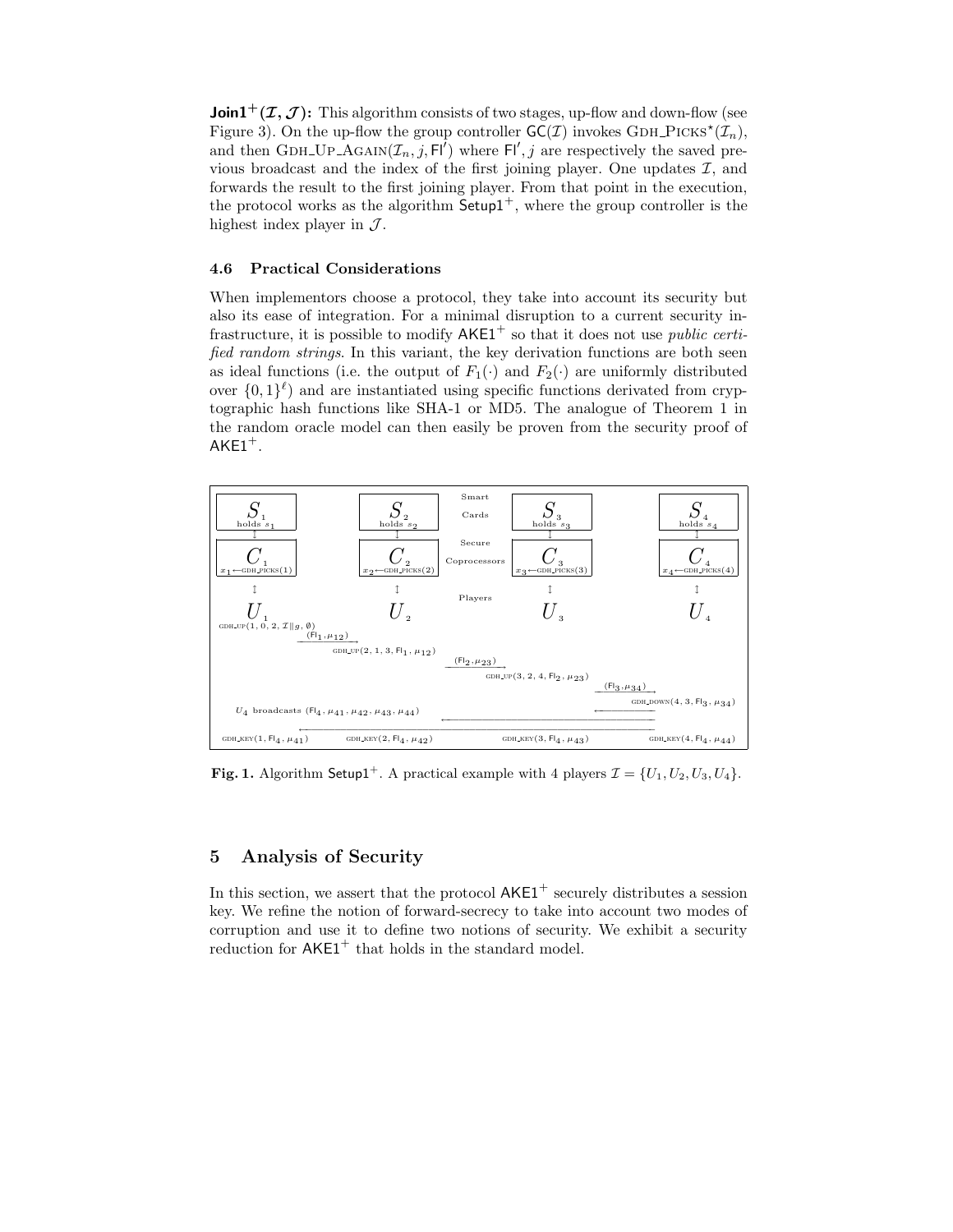

**Fig. 2.** Algorithm Remove1<sup>+</sup>. A practical example with 4 players:  $\mathcal{I} = \{U_1, U_2, U_3, U_4\}$ and  $\mathcal{J} = \{U_2, U_4\}$ . The new multicast group is  $\mathcal{I} = \{U_1, U_3\}$  and  $\mathsf{GC} = U_3$ .

#### 5.1 Security Notions

Forward-Secrecy. The notion of forward-secrecy entails that the corruption of a (static) LL-key used for authentication does not compromise the semantic security of previously established session keys. However while a corruption may have exposed the static key of a player it may have also exposed the player's internal data. That is either the LL-key or the ephemeral key (private exponent) used for session key establishment is exposed, or both. This in turn leads us to define two modes of corruption: the weak-corruption model and the strongcorruption model.

In the weak-corruption model, a corruption only reveals the LL-key of player U. That is, the adversary has the ability to make  $\text{Corrupt}_s$  queries. We then talk about weak-forward secrecy and refer to it as wfs. In the strong-corruption model, a corruption will reveal the LL-key of U and additionally all internal data that his instances did not explicitly erase. That is, the adversary has the ability to make Corrupt, and Corrupt, queries. We then talk about *strong-forward secrecy* and refer to it as fs.

Freshness. As it turns out from the definition of forward-secrecy two flavors of freshness show up. An oracle  $\Pi_U^t$  is wfs-Fresh, in the current execution, (or holds a wfs-Fresh SK) if the following conditions hold. First, no Corrupt, query has been made by the adversary since the beginning of the game. Second, in the execution of the current operation,  $U$  has accepted and neither  $U$  nor his partners has been asked for a Reveal-query.

An oracle  $\Pi_U^t$  is fs-Fresh, in the current execution, (or holds a fs-Fresh SK) if the following conditions hold. First, neither a  $\text{Corrupt}_s\text{-query}$  nor a  $\text{Corrupt}_c\text{-}$ query has been made by the adversary since the beginning of the game. Second, in the execution of the current operation,  $U$  has accepted and neither  $U$  nor his partners have been asked for a Reveal-query.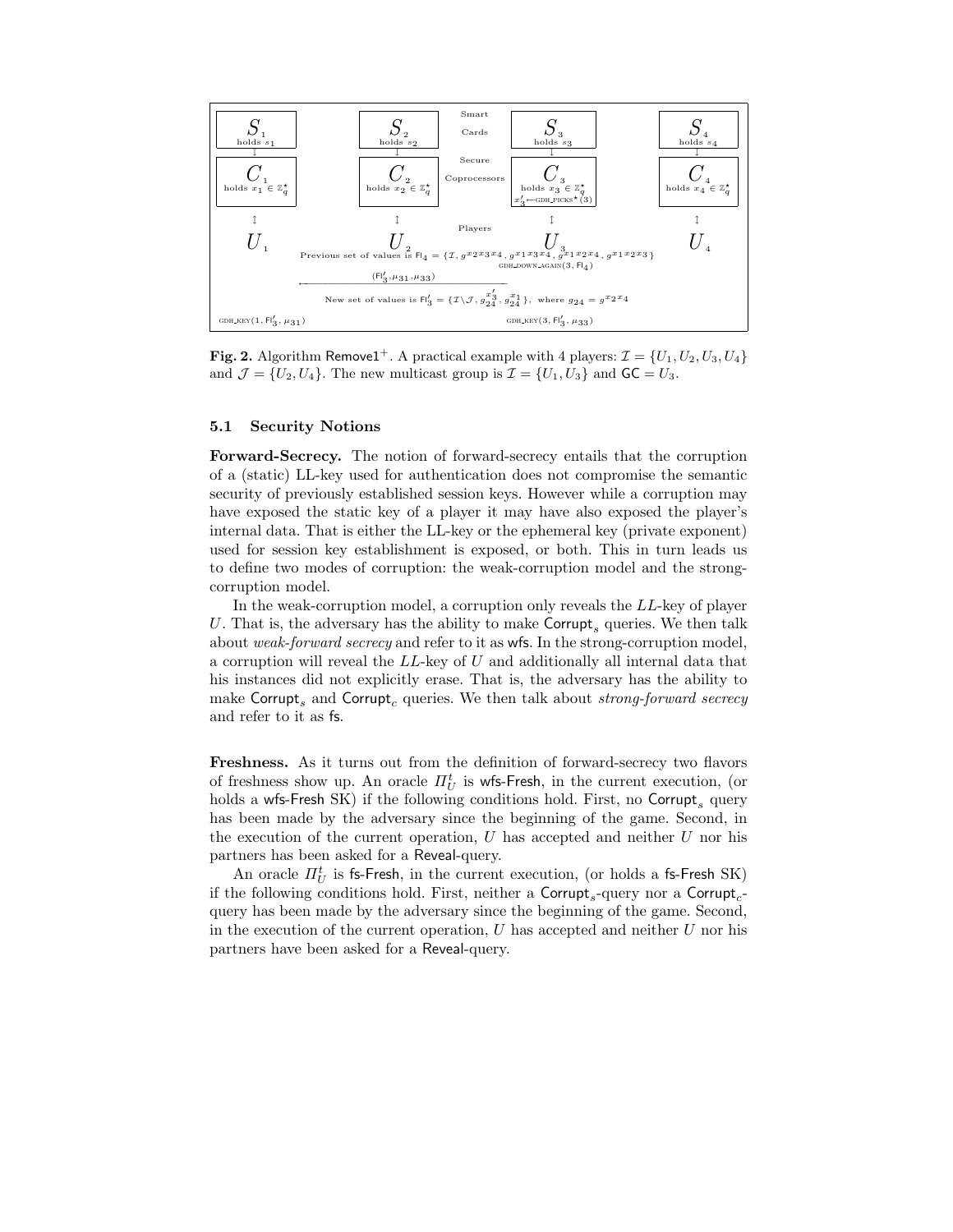

Fig. 3. Algorithm Join1<sup>+</sup>. A practical example with 4 players:  $\mathcal{I} = \{U_1, U_3\}$ ,  $\mathcal{J} = \{U_4\}$ and  $\mathsf{GC} = U_3$ . The new multicast group is  $\mathcal{I} = \{U_1, U_3, U_4\}.$ 

AKE Security. In an execution of  $P$ , we say an adversary  $A$  wins if she asks a single Test-query to a Fresh player  $U$  and correctly guesses the bit  $b$  used in the game  $\text{Game}^{\text{ake}}(\mathcal{A}, P)$ . We denote the AKE advantage as  $\text{Adv}^{\text{ake}}_P(\mathcal{A})$ . Protocol P is an A-secure  $\overrightarrow{\textbf{AKE}}$  if  $\textsf{Adv}_{P}^{\text{ake}}(\mathcal{A})$  is negligible.

By notation  $\mathsf{Adv}(t, \ldots)$ , we mean the maximum values of  $\mathsf{Adv}(\mathcal{A})$ , over all adversaries A that expend at most the specified amount of resources (namely time  $t$ ).

#### 5.2 Security Theorem

A theorem asserting the security of some protocol measures how much computation and interactions helps the adversary. One sees that  $AKE1<sup>+</sup>$  is a secure  $AKE$ protocol provided that the adversary does not solve the group decisional Diffie-Hellman problem G-DDH, does not solve the multi-decisional Diffie-Hellman problem M-DDH, or forges a Message Authentication Code MAC. These terms can be made negligible by appropriate choice of parameters for the group G. The other terms can also be made "negligible" by an appropriate instantiation of the key derivation functions.

**Theorem 1.** Let  $A$  be an adversary against protocol  $P$ , running in time  $T$ , allowed to make at most Q queries, to any instance oracle. Let n be the number of players involved in the operations which lead to the group on which A makes the Test-query. Then we have:

$$
\begin{aligned} \mathsf{Adv}^{\mathsf{ake}}_P(\mathcal{A}, q_{se}) \leq 2nQ \cdot \mathsf{Adv}_{\mathbb{G}}^{\mathsf{gddh}_{_{r_n}}}(T') + 2\mathsf{Adv}_{\mathbb{G}}^{\mathsf{mddh}_{n}}(T) \\ + n(n-1) \cdot \mathsf{Succ}^{\mathsf{cma}}_{\mathsf{mac}}(T) + n(n-1) \cdot \delta_1 + 2nQ \cdot \delta_2 \end{aligned}
$$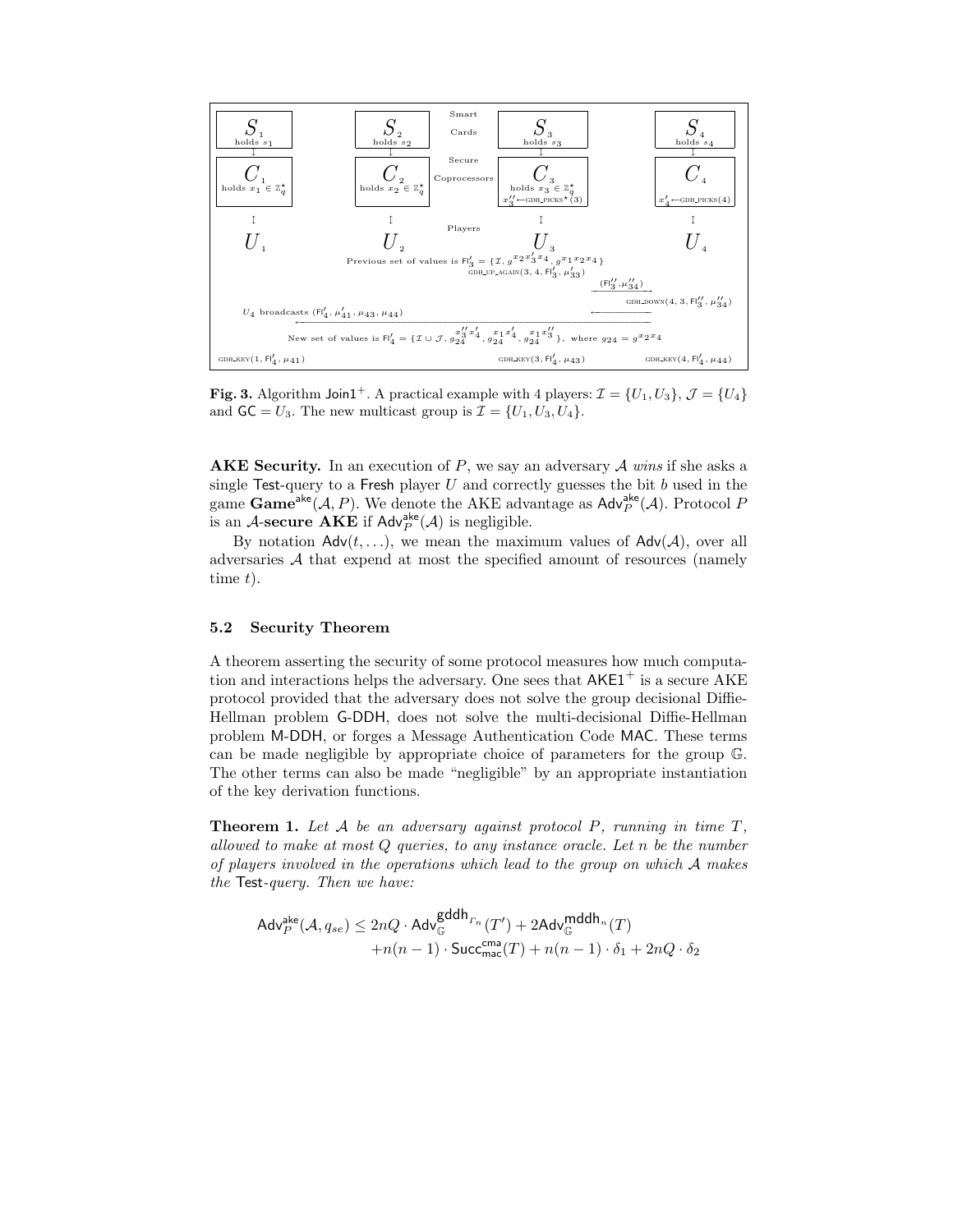where  $\delta_i$  denotes the distance between the output of  $F_i(\cdot)$  and the uniform distribution over  $\{0,1\}^{\ell}$ ,  $T' \leq T + QnT_{exp}(k)$ , where  $T_{exp}(k)$  is the time of computation required for an exponentiation modulo a k-bit number, and  $\Gamma_n$  corresponds to the elements adversary A can possibly view:

$$
\Gamma_n = \bigcup_{2 \le j \le n-2} \{ \{i \mid 1 \le i \le j, i \ne l\} \mid 1 \le l \le j \}
$$
  

$$
\bigcup \{ \{i \mid 1 \le i \le n, i \ne k, l\} \mid 1 \le k, l \le n \}.
$$

Proof. The formal proof of the theorem is omitted due to lack of space and can be found in the full version of this paper [9]. We do, however, provide a sketch of the proof here.

Let the notation  $\mathbf{G}_0$  refer to  $\mathbf{Game}^{\text{ake}}(\mathcal{A}, P)$ . Let b and b' be defined as in Section 3 and  $S_0$  be the event that  $b = b'$ . We incrementally define a sequence of games starting at  $\mathbf{G}_0$  and ending up at  $\mathbf{G}_5$ . We define in the execution of  $\mathbf{G}_{i-1}$ and  $G_i$  a certain "bad" event  $E_i$  and show that as long as  $E_i$  does not occur the two games are identical [25]. The difficulty is in choosing the "bad" event. We then show that the advantage of  $A$  in breaking the  $AKE$  security of  $P$  can be bounded by the probability that the "bad" events happen. We now define the games  $\mathbf{G}_1, \mathbf{G}_2, \mathbf{G}_3, \mathbf{G}_4, \mathbf{G}_5$ . Let  $\mathsf{S}_i$  be the event  $b = b'$  in game  $\mathbf{G}_i$ .

**Game G<sub>1</sub>** is the same as game  $G_0$  except we abort if a MAC forgery occurs before any Corrupt-query. We define the MAC forgery event by Forge. We then show:  $|\Pr[\mathsf{S}_0] - \Pr[\mathsf{S}_1]| \leq \Pr[\mathsf{Forge}].$ 

**Lemma 4.** Let  $\delta_1$  be the distance between the output of the map  $F_1$  and the uniform distribution. Then, we have (proof appears in full version of the paper  $(9)$ ):

$$
\Pr[\mathsf{Forge}] \leq \mathsf{Adv}_{\mathbb{G}}^{\mathsf{mddh}_n}(T) + \frac{n(n-1)}{2}\mathsf{Succ}_{\mathsf{mac}}^{\mathsf{cma}}(T) + \frac{n(n-1)}{2}\delta_1.
$$

**Game G<sub>2</sub>** is the same as game  $G_1$  except that we add the following rule: we choose at random an index  $i_0$  in [1, n] and an integer  $c_0$  in [1, Q]. If the Testquery does not occur at the  $c_0$ -th operation, or if the very last broadcast flow before the Test-query is not operated by player  $i_0$ , the simulator outputs "Fail" and sets  $b'$  randomly. Let  $E_2$  be the event that these guesses are not correct. We show:  $Pr[S_2] = Pr[E_2]/2 + Pr[S_1](1 - Pr[E_2])$ , where  $Pr[E_2] = 1 - 1/nQ$ .

Game  $G_3$  is the same as game  $G_2$  except that we modify the way the queries made by A are answered; the simulator's input is  $\mathcal{D}$ , a G-DH<sub> $\Gamma_n$ </sub> element, with  $g^{x_1...x_n}$ . During the attack, based on the two values  $i_0$  and  $c_0$ , the simulator injects terms from the instance such that the Test-ed key is derived from the G-DH-secret value relative to that instance. The simulator appears in the full version of the paper: briefly, the simulator is responsible for embedding (by random self-reducibility) in the protocol the elements of the instance  $\mathcal D$  so that the Test-ed key is derived from  $g^{x_1...x_n}$ . We then show that:  $Pr[S_2] = Pr[S_3]$ .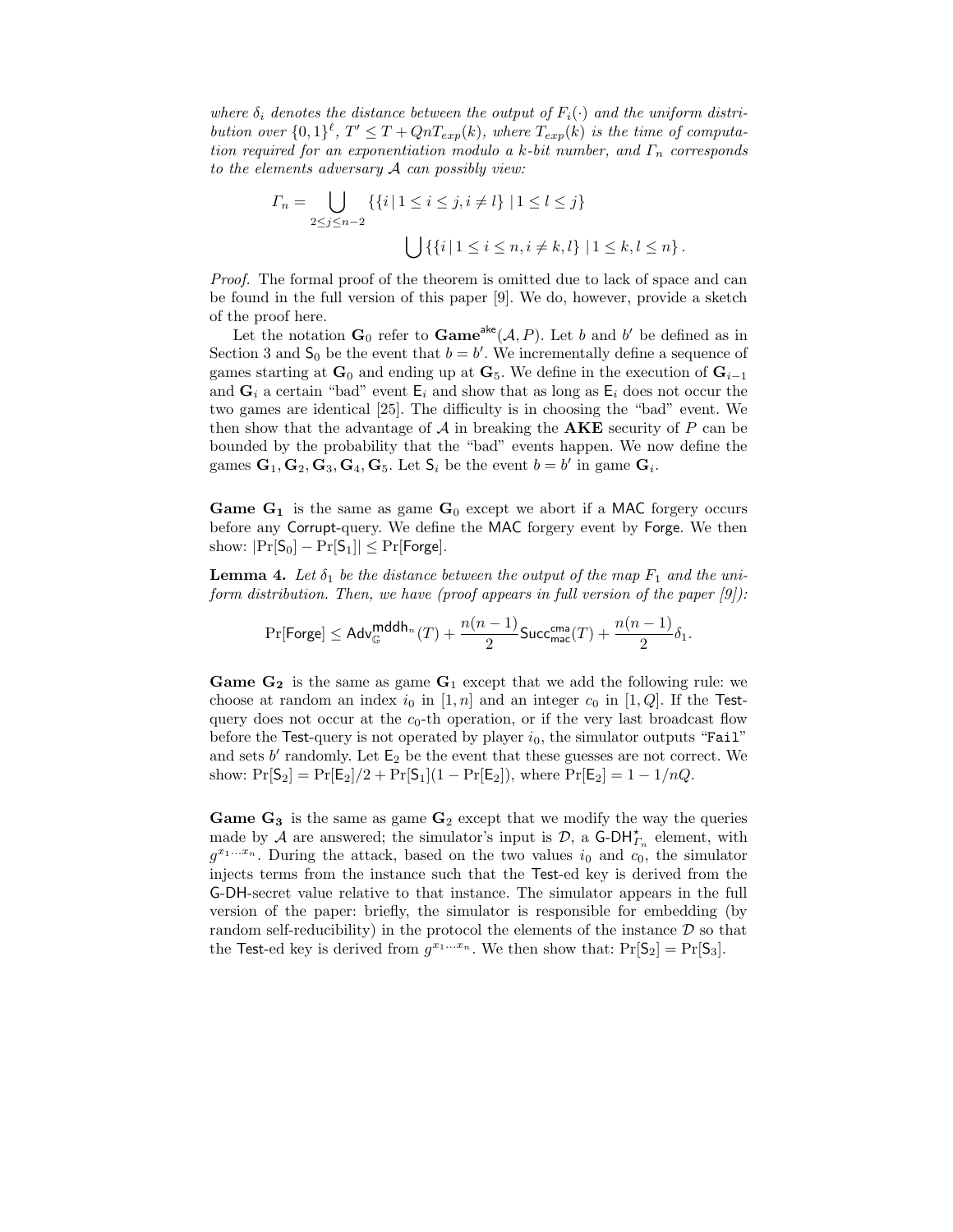Game  $G_4$  is the same as game  $G_3$  except that the simulator is given as input an element  $\mathcal D$  from G-DH $_{\Gamma_n}^{\$}$ , with  $g^r$ . And in case  $b=1$ , the value random value  $g^r$  is used to answer the Test-query. The, the difference between  $\mathbf{G}_3$  and  $\mathbf{G}_4$  is upperbounded by the computational distance between the two distributions  $\mathsf{G}\text{-}\mathsf{DH}_{\varGamma_n}^\star$ 

and G-D $H_{\Gamma_n}^{\$}: |\Pr[S_3] - \Pr[S_4]| \leq \mathsf{Adv}_{\mathbb{G}}^{\mathsf{gddh}_{\Gamma_n}}(T'),$  where  $T'$  takes into account the running time of the adversary, and the random self-reducibility operations, and thus  $T' \leq T + QnT_{exp}(k)$ .

**Game G<sub>5</sub>** is the same as  $G_4$ , except that the Test-query is answered with a completely random value, independent of b. It is then straightforward that  $Pr[S_5] = 1/2$ . Let  $\delta_2$  be the distance between the output of  $F_2(\cdot)$  and the uniform distribution, we have:  $|\Pr[\mathsf{S}_5] - \Pr[\mathsf{S}_4]| \leq \delta_2$ .

The theorem then follows from putting altogether the above equations.  $\Box$ 

### 6 Conclusion

This paper represents the third tier in the treatment of the group Diffie-Hellman key exchange using public/private keys. The first tier was provided for a scenario wherein the group membership is static [7] and the second, by extension of the latter to support membership changes [8]. This paper adds important attributes (strong-corruption, concurrent executions of the protocol, tighter reduction, standard model) to the group Diffie-Hellman key exchange.

### Acknowledgements

The authors thank Deborah Agarwal and Jean-Jacques Quisquater for many insightful discussions and comments on an early draft of this paper. The authors also thank the anonymous referees for their useful comments.

### References

- 1. G. Ateniese, M. Steiner, and G. Tsudik. Authenticated group key agreement and friends. In ACM CCS '98, pp. 17–26. 1998.
- 2. M. Bellare, R. Canetti, and H. Krawczyk. Keying hash functions for message authentication. In Proc. of Crypto '96, LNCS 1109, pp. 1–15. Springer, 1996.
- 3. M. Bellare, D. Pointcheval, and P. Rogaway. Authenticated key exchange secure against dictionary attacks. In Proc. of Eurocrypt '00, LNCS 1807, pp. 139–155. Springer, 2000.
- 4. M. Bellare and P. Rogaway. Random oracles are practical: a paradigm for designing efficient protocols. In ACM CCS '93, pp. 62–73. 1993.
- 5. K. P. Birman. A review experience with reliable multicast. Software Practice and Experience, 29(9):741–774, 1999.
- 6. D. Boneh. The decision Diffie-Hellman problem. In Proc. of ANTS III, LNCS 1423, pp. 48–63. Springer, 1998.